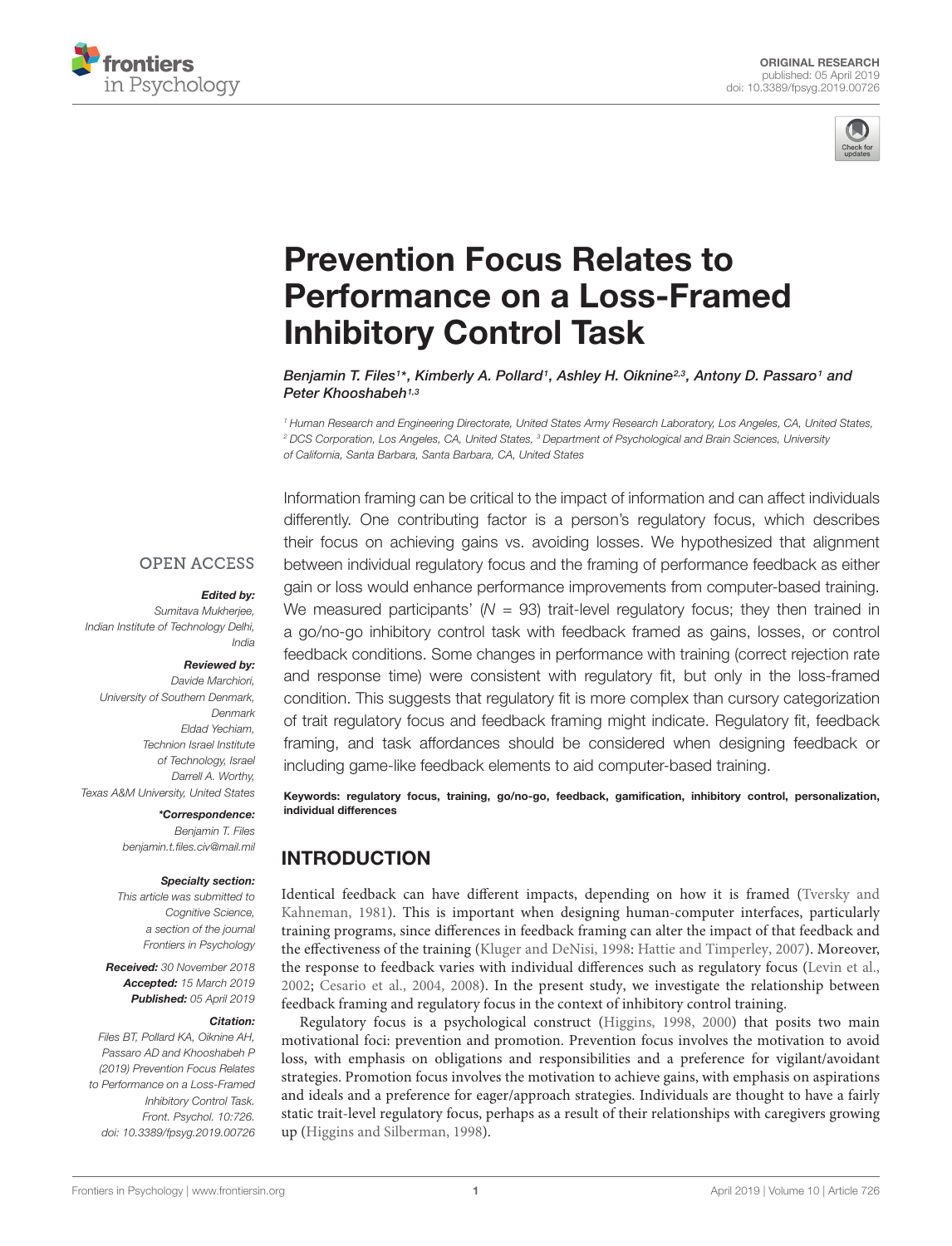There are multiple methods for determining a person's regulatory focus. In this study, we used the [Higgins et al.](#page-10-7) [\(2001\)](#page-10-7) Regulatory Focus Questionnaire (RFQ). Although it includes prevention and promotion subscales, the RFQ can also be used to determine an individual's predominant regulatory focus. Individuals scoring higher on the promotion subscale than the prevention subscale are considered predominantly promotion focused; the rest are considered predominantly prevention focused. An individual's predominant regulatory focus is used to determine whether they are in regulatory fit or regulatory mismatch for a given activity.

Regulatory fit theory states that alignment between the means of pursuing a goal (e.g., task framing) and a person's regulatory focus increases the perceived value of an activity [\(Higgins,](#page-10-5) [2000\)](#page-10-5). A reward for a correct response might feel more valuable for promotion-focused individuals, while avoiding loss of reward might feel more valuable for prevention-focused individuals [\(Higgins,](#page-10-4) [1998,](#page-10-4) [2000\)](#page-10-5). Regulatory fit may increase motivation and thereby improve task performance [\(Higgins,](#page-10-5) [2000\)](#page-10-5); however, motivation is a nebulous concept that may be insufficiently specific to capture the mechanism by which regulatory fit improves task performance [\(Cooper et al.,](#page-9-2) [2015\)](#page-9-2). Regulatory fit can also lead to changes in how a person approaches a task: Regulatory fit has been observed to lead to more exploratory and more flexible behavior [\(Worthy et al.,](#page-10-8) [2007;](#page-10-8) [Grimm et al.,](#page-10-9) [2009;](#page-10-9) [Maddox and Markman,](#page-10-10) [2010\)](#page-10-10). Performance improvements from regulatory fit have been shown in tasks such as anagrams [\(Roney et al.,](#page-10-11) [1995;](#page-10-11) [Crowe and Higgins,](#page-9-3) [1997\)](#page-9-3), math tests [\(Grimm et al.,](#page-10-9) [2009\)](#page-10-9), pseudoword recognition [\(Förster et al.,](#page-9-4) [2003\)](#page-9-4), perceptual identification [\(Glass et al.,](#page-9-5) [2011\)](#page-9-5), and others.

Much of the regulatory fit literature induces a temporary situational regulatory focus in experiment participants and considers fit based on that induced, temporary focus. One method to induce a particular temporary regulatory focus is to describe performance-based compensation prior to the experiment as gaining a cash bonus for successful completion or losing a cash bonus for unsuccessful completion [\(Shah et al.,](#page-10-12) [1998\)](#page-10-12). Another approach is to ask participants to write about either ideals or obligations to induce temporary promotion or prevention focus, respectively, before taking part in an experiment [\(Freitas and Higgins,](#page-9-6) [2002\)](#page-9-6). Although such inductions have been shown to affect performance on the timescale of hours, their effectiveness over repeated exposures and longer timescales have not, to our knowledge, been examined. Because we are interested in unobtrusive framing effects that act upon trait-level individual characteristics, we focused on chronic regulatory focus as the determinant of regulatory fit. Here, we applied regulatory fit theory in an inhibitory control training context.

Inhibitory control describes the ability to prevent or cancel an automatic response when that response is inappropriate or incorrect [\(Miyake and Friedman,](#page-10-13) [2012\)](#page-10-13). Inhibitory control deficits contribute to real-world problems such as alcohol abuse [\(Houben et al.,](#page-10-14) [2011\)](#page-10-14), overeating [\(Houben and Jansen,](#page-10-15) [2011\)](#page-10-15), and committing critical shooting errors [\(Biggs et al.,](#page-9-7) [2015\)](#page-9-7). Inhibitory control can be examined using a go/no-go task [\(Donders,](#page-9-8) [1869\)](#page-9-8).

This type of task involves go stimuli, which require a fast, overt response (here, a button press within 500 ms) and no-go stimuli, which require withholding the overt response. When the overt response becomes prepotent or automatic, withholding it entails overriding or preventing that prepotent response [\(Logan and Cowan,](#page-10-16) [1984;](#page-10-16) [Boucher et al.,](#page-9-9) [2007\)](#page-9-9). Prepotency can be established by increasing the frequency of go relative to nogo stimuli. Strength of inhibitory control is assessed as response times on go trials and accuracy of withholding on no-go trials.

Go/no-go task performance has been shown to improve over the course of a single session of practice [\(Verbruggen and Logan,](#page-10-17) [2008;](#page-10-17) [Benikos et al.,](#page-9-10) [2013\)](#page-9-10), and go/no-go training has been used to improve inhibitory control in other contexts [\(Houben et al.,](#page-10-14) [2011;](#page-10-14) [Houben and Jansen,](#page-10-15) [2011;](#page-10-15) [Biggs et al.,](#page-9-7) [2015\)](#page-9-7). Here, we extend the work showing the practical applications of go/no-go training by looking at whether go/no-go training can be optimized by using regulatory fit to present appropriately framed feedback.

To implement this optimization protocol, we provided feedback to participants on their accuracy (go and no-go trials) and response speed (go trials) after each trial. This feedback was framed three different ways. In the loss condition, point losses indicated performance. In the gain condition, point gains indicated performance. In the control condition, simple icons (green check mark for correct; red X for incorrect) were used to provide feedback. Participants were randomly assigned to a feedback condition, thus creating regulatory fit or mismatch.

Regulatory fit is expected to yield stronger task motivation [\(Higgins,](#page-10-5) [2000;](#page-10-5) [Spiegel et al.,](#page-10-18) [2004\)](#page-10-18). Because motivation is critical to learning (e.g., [Wlodkowski and Ginsberg,](#page-10-19) [2017\)](#page-10-19), we expected increased motivation from regulatory fit to improve inhibitory control over the course of a practice session. We also expected this improvement to transfer to a more realworld task (a simulated patrol threat-detection task with both trained and novel stimuli). The primary outcomes of interest were improvement in go/no-go task performance and transfer performance, i.e., indicators of the effectiveness of the training. Motivation was assessed using the effort subscale of the Intrinsic Motivation Inventory (IMI; [Ryan,](#page-10-20) [1982\)](#page-10-20). The main hypothesis was that regulatory fit would enhance motivation, thereby improving training effectiveness.

## MATERIALS AND METHODS

The methods and hypotheses for this study, including inclusion/exclusion criteria, sample size, and analyses, were registered prior to viewing any collected data [\(Files et al.,](#page-9-11) [2017\)](#page-9-11). Data and code for the analyses are available online at <https://osf.io/wrnzq/> [\(Files et al.,](#page-9-12) [2018\)](#page-9-12). The analysis presented here was registered as an additional analysis of interest; the main analysis will be reported elsewhere. Two minor changes were made to the preregistered analysis pipeline, because in both cases the data did not meet the assumptions justifying the original choices. These changes are pointed out in context below, and results from the original analyses are included in **[Appendix A](#page-9-13)**.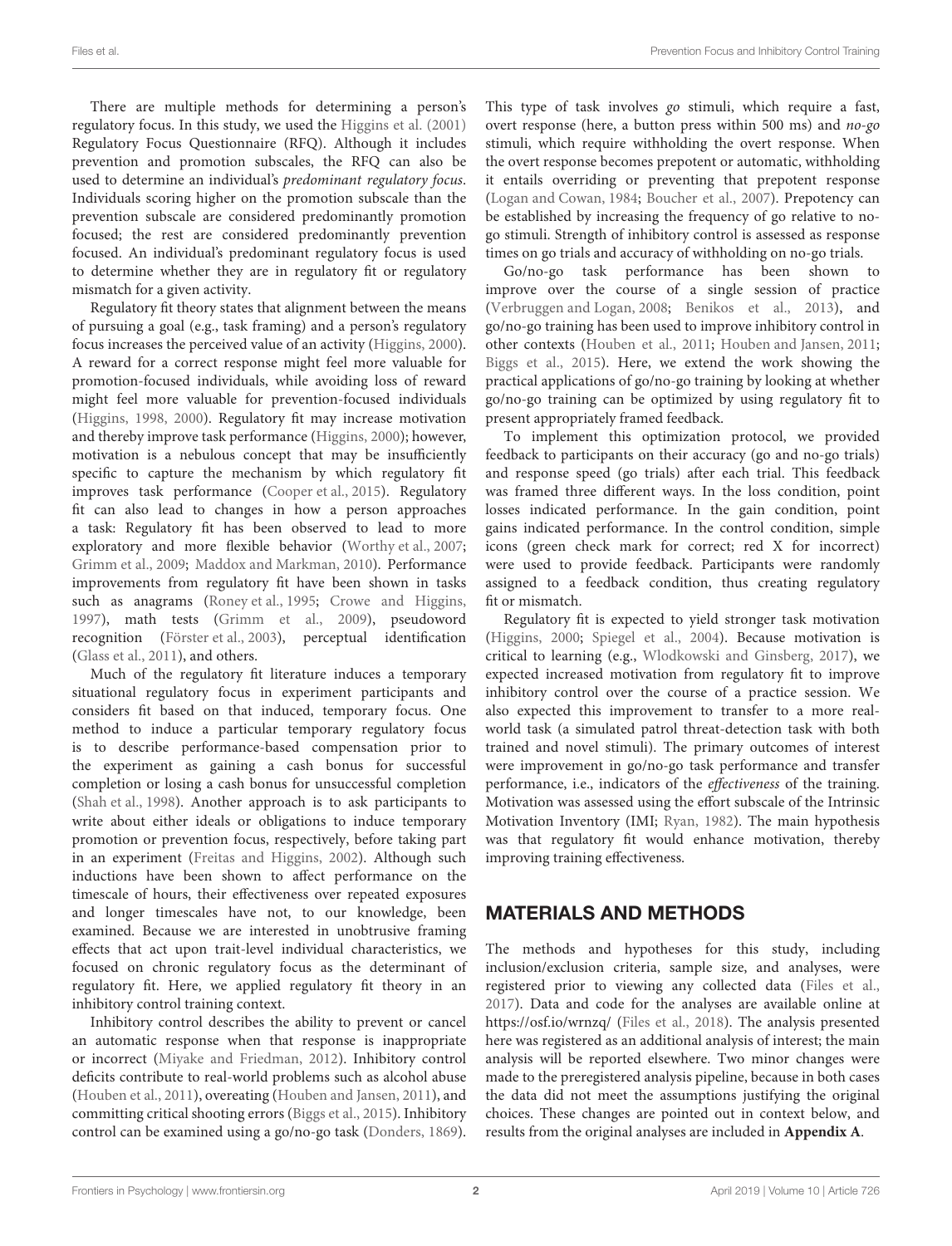## **Participants**

Ninety-three participants (66 F, 27 M) met all inclusion criteria and completed the experiment. The mean age was 19.5 years (range 18-55). A priori power analysis was used to determine this sample size. For our findings to have implications for application, they need to represent fairly large effects. Past work in regulatory fit has generally treated regulatory focus dichotomously; in a meta-analysis of such work, regulatory fit was found to have an average effect size measured with sample-weighted, reliabilityadjusted Pearson's  $r = 0.30, 95\%$  CI [0.25, 0.36] on behavioral outcomes [\(Motyka et al.,](#page-10-21) [2014\)](#page-10-21). Therefore, we selected a target sample size that was large enough to find an effect of about that size in an analysis that treated regulatory focus as a dichotomous variable with power 0.80. In general, leaving a continuous measure as continuous can increase statistical power relative to dichotomizing it [\(Cohen,](#page-9-14) [1983;](#page-9-14) [MacCallum et al.,](#page-10-22) [2002\)](#page-10-22). Therefore, this power estimate can be considered a lower bound, because we treat regulatory focus as a continuous variable in a linear modeling approach.

The voluntary, fully informed, written consent of participants in this research was obtained as required by Title 32, Part 219 of the CFR and Army Regulation 70-25. All human subjects testing was approved by the Institutional Review Board of the U.S. Army Research Laboratory under protocol 17-017.

Participants were recruited via digital message boards associated with the community around the University of California, Santa Barbara. Interested volunteers were directed to an online pre-screening instrument that was implemented using Qualtrics software. The pre-screening instrument included questions to confirm the volunteer met inclusion criteria (normal or corrected-to-normal visual acuity, color vision, and hearing; had not previously experienced severe head trauma; and were not very susceptible to motion sickness) and a shortened version of the general regulatory focus measure [\(Lockwood et al.,](#page-10-23) [2002\)](#page-10-23).

# Procedure

In the lab, participants gave informed consent, underwent vision screening using a Snellen visual acuity test and a 14-plate Ishihara color vision test, and completed a battery of questionnaires, including the RFQ [\(Higgins et al.,](#page-10-7) [2001\)](#page-10-7). They then completed the training task, followed by a series of questionnaires about their experience of the training task, including the IMI [\(Ryan,](#page-10-20) [1982\)](#page-10-20). Participants then completed the transfer task and a final set of questionnaires. The total time was 1 to 1.5 h.

# Apparatus

Stimuli for the training and transfer tasks were displayed on a 24-inch LCD monitor (Dell Ultrasharp U2414H) driven by a PC running Microsoft Windows 7. The training task was programmed in MATLAB using Psychophysics Toolbox version 3.0.14 [\(Brainard,](#page-9-15) [1997;](#page-9-15) [Kleiner et al.,](#page-10-24) [2007\)](#page-10-24). The transfer task was created using software written in Visual Basic. Responses were collected using a 6 µs-resolution RTBox [\(Li et al.,](#page-10-25) [2010\)](#page-10-25). In-lab questionnaires were administered using a tablet computer (Windows Surface Pro 3). The experiment took place in a room that was quiet, dimly-lit, and isolated.

# Training Task

The training task was a go/no-go task in which participants pressed a button (or withheld button press) in response to images that appeared on a computer screen. Stimuli were computerrendered images of two different human characters isolated from any background, with the threat (go) character designated as the one holding a rifle (**[Figure 1](#page-2-0)**). One character was shown during each trial. The position and size of stimuli were randomized on each trial. On half of the presentations the character stimulus was mirror reversed.

Training consisted of 30 blocks of 30 trials each. Each block had 6 no-go and 24 go stimuli. The order of stimuli was determined pseudorandomly with constraints, such that there were no more than 7 go trials between no-go trials.

The timeline of a single trial appears in **[Figure 1A](#page-2-0)**. Stimulus onset occurred at the start of the trial and was visible for 400 ms. Participants were required to respond within 500 ms of stimulus onset (i.e., less than 100 ms after stimulus offset). At 500 ms post-stimulus-onset, the feedback, which varied by condition, was displayed for 500 ms. The next trial began 500 ms after feedback offset. No variability was added to the intertrial interval. All timings were confirmed using a photodiode affixed to the bottom left corner of the display.

There were three experimental conditions that differed only in the framing of the performance feedback, which participants received after each trial and at the end of each block of the training task. Feedback was framed as point gains for successes

<span id="page-2-0"></span>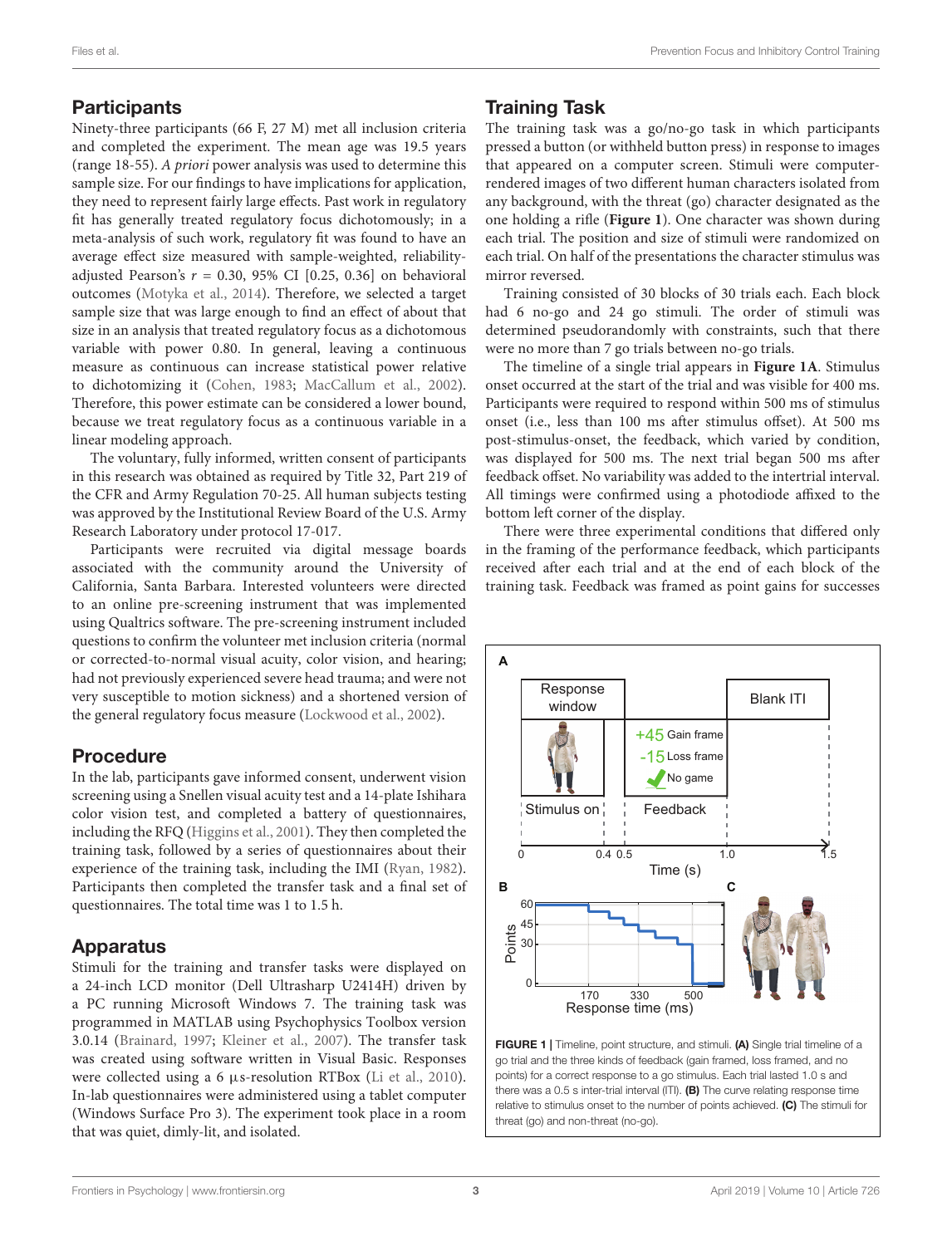and non-gains for failures (the gain condition), point losses for failures and non-losses for successes (the loss condition), or green check marks for successes and red Xs for failures (the control condition). Each participant was trained in only one of the conditions, which were assigned randomly with constraints to include approximately equal numbers of participants in each condition. Accordingly, 31 participants were assigned to the gain, 30 to the loss, and 32 to the control condition.

Visual feedback was provided at the center of the display area as part of each trial. In all conditions, the feedback indicated whether the response (or non-response) was correct or incorrect, and in the case of a response to a go stimulus, the relative response speed. In the gain and loss conditions, the feedback was delivered in the form of points. Point calculations were identical for both point-based feedback conditions. A go trial was worth up to 60 points and a no-go trial was worth 180 points. The points for the go trials depended on a piecewise-linear function of response time (**[Figure 1B](#page-2-0)**). Responses faster than 170 ms received 60 points, with points decreasing at 5-point decrements to a minimum of 30 points for a response slower than 452 ms. Nonresponses to go stimuli and responses occurring after 500 ms were awarded no points. For no-go trials, 180 points were awarded for correct non-responses, and no points were awarded for false alarms. These point values were chosen such that the value of a correct no-go non-response (180 points) was four times the average point value of a correct go response (45 points). Because go trial frequency was four times that of the no-go trials, this was intended to emphasize both trial types equally.

These point calculations favor accuracy over speed. According to the points scored relative to response time (**[Figure 1C](#page-2-0)**), go responses would need to be 45–125 ms faster on average to make up for a single false alarm per block.

In the gain condition, points were displayed as gains (i.e., the number of points awarded), with the number colored green if the response was correct and red if the response was incorrect. In the loss condition, points were displayed as losses, calculated as the number of points awarded minus the number of points possible for that trial, with the same color coding. As examples, a response at 400 ms on a go trial would result in a green "+35" in the gain condition or a green "−25" (35–60) in the loss condition. An incorrect response on a no-go trial would result in a red " $+0$ " in the gain condition and a red "−180" in the loss condition.

In the control condition, feedback was a green check mark for correct responses or non-responses and a red X for incorrect responses or non-responses. For go trials, the feedback also showed a graduated response time meter that was fuller as response times were faster. The resolution of this meter was matched to that of the point-based feedback such that there were 7 steps from empty to full, inclusive.

In all conditions, a vertical bar was displayed on the right side of the screen. In the gain condition, this bar began empty and filled as points were earned to indicate the cumulative gains for that block. Similarly, in the loss condition, the bar began full and emptied as points were lost to reflect the cumulative losses for that block. In the control condition, the bar began empty and incremented after each trial regardless of response to indicate progression through the block.

At the end of each block, summary feedback was displayed. Summaries included accuracy on no-go trials, accuracy on go trials, and response speed on go trials. In the gain condition, the summaries were presented as total points gained in each category; in the loss condition, the summaries were presented as total points lost in each category; and in the control condition, accuracies were displayed as percentages and the average response time (in ms) was displayed.

## Transfer Task

The transfer task was a desktop simulation of a vehicle patrol in a middle-eastern-themed town. This task was used in previous work examining performance impacts of perceived competition [\(Metcalfe et al.,](#page-10-26) [2015\)](#page-10-26). Participants were presented with the simulated forward view of a vehicle moving at fixed speed through a virtual environment with occasional obscuring fog. Five periods of fog occurred, lasting from 30 s to 2 min (mean 1 min). All participants saw an identical video presentation. The participants' task was to watch for the appearance of each of four pre-specified stimuli and press a button with their dominant hand for stimuli that were threats and press a button with their non-dominant hand for stimuli that were non-threats.

There were 200 stimulus onsets divided among a threatening human character (the go stimulus from the training task), a non-threatening human character (the no-go stimulus from the training task), a threatening table with a tablecloth potentially concealing a roadside bomb, and a non-threatening table with no tablecloth. Stimuli were static 3D models added to the environment; as the vehicle proceeded, the participant saw each stimulus over a range of angles and sizes. Stimuli appeared for 1 s, with a 1 s response window, and the inter-stimulus interval was randomly selected from a uniform distribution of 1 to 3 s. After each stimulus offset, feedback was delivered centrally (green Y for correct, red N for incorrect, or white OO for no response).

#### Analyses

Parameters of linear models were estimated, characterizing the effects of regulatory focus and feedback condition on 8 outcome measures, which were modeled separately. These included 3 measures of performance on the training task, 4 measures of performance on the transfer task, and 1 measure of subjective motivation, all described below. Promotion and prevention subscale scores from the RFQ [\(Higgins et al.,](#page-10-7) [2001\)](#page-10-7) were used as continuous predictors. The categorical variable of feedback condition was dummy-coded using two predictor variables, g and *l*, with  $g = 0$ ,  $l = 0$  for control. The regression model was fit with the fitlm command in MATLAB. The model was:

$$
y_i = \beta_0 + \beta_1 V_i + \beta_2 M_i + \beta_3 g_i + \beta_4 l_i + \beta_5 V_i g_i +
$$
  

$$
\beta_6 V_i l_i + \beta_7 M_i g_i + \beta_8 M_i l_i + \epsilon,
$$
 (1)

where  $y_i$  is the value of the outcome variable for participant *i*,  $y_i$ is participant i's prevention score,  $M_i$  is participant i's promotion score, and  $\epsilon \sim \mathcal{N}(0, \sigma)$  is error. Although the model includes a general intercept term,  $β_0$ , no statistical tests were performed on the intercept to preserve statistical power lost due to corrections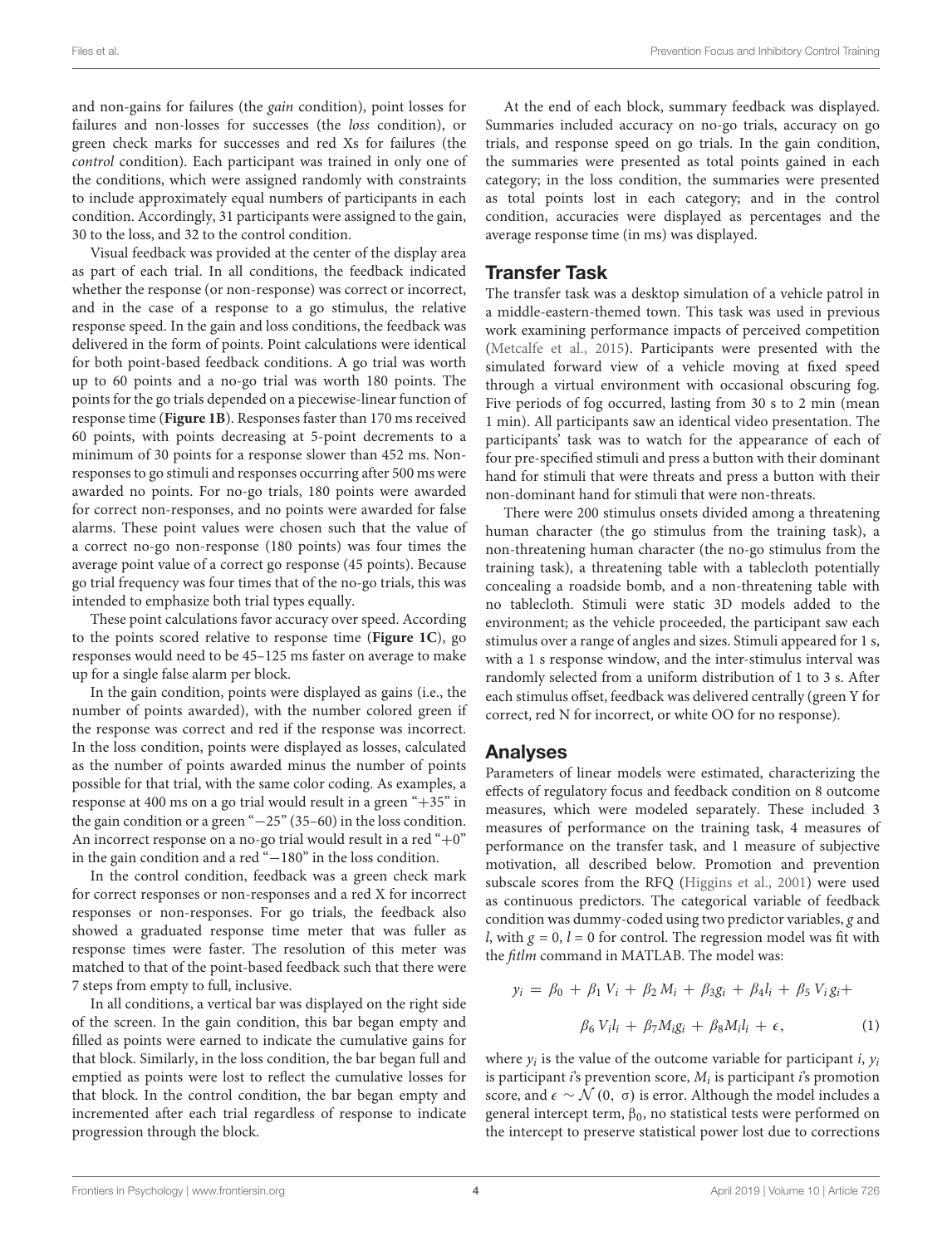for multiple comparisons. In addition to individual coefficient tests, two pairs of regression coefficients (5 vs. 6 and 7 vs. 8) were compared with post-estimation coefficient tests (MATLAB coefTest method of the CompactLinearModel class) to test for differences in the effects of prevention and promotion in loss vs. gain framing.

All proportion measures were logit-transformed to better meet the normality assumptions in the analyses. Response times were summarized with 20% trimmed means to be robust to outliers common in response time distributions [\(Wainer,](#page-10-27) [1977;](#page-10-27) [Wilcox,](#page-10-28) [1998\)](#page-10-28). This characterization of response times differed from the pre-registered plan to analyze the parameters  $\mu$  and σ of an ex-Gaussian fit to the response distribution, because the response time cutoff at 500 ms truncated the right tail of the response distribution, rendering ex-Gaussian fits unstable. Results of ex-Gaussian analysis are reported in **[Table A1](#page-9-13)** in **[Appendix A](#page-9-13)**. The outcome measures were change in correct rejection (CR) rate; change in 20% trimmed mean of valid response times; IMI effort; and transfer task accuracy on the trained stimulus in fog, trained stimulus out of fog, untrained stimulus in fog, and untrained stimulus out of fog. Initial CR was also modeled to account for possible differences in initial performance on the training task, as opposed to differences in the change in training performance.

Each model entailed 11 statistical tests (8 coefficient tests, two contrasts and one omnibus). Eleven tests multiplied by 8 models yielded a total of 88 tests, controlling the False Discovery Rate (FDR; [Benjamini and Hochberg,](#page-9-16) [1995;](#page-9-16) [Benjamini and Yekutieli,](#page-9-17) [2001\)](#page-9-17) at  $q < 0.05$ . Both corrected and uncorrected p-values are presented; 95% confidence intervals are presented without correction. For exploratory analyses that were formulated after viewing results, p-values are presented uncorrected.

For the training task results, initial performance was characterized by combining data from the first three blocks of training. Change in performance was characterized by computing the outcome measures over the first three blocks of training and the last three blocks of training. The initial value for each outcome measure was subtracted from the final value to obtain a difference. In pre-registration, we planned to characterize change in performance as the difference between the first three blocks and the three consecutive blocks with the best performance, but this precluded characterizing performance that got strictly worse over the course of training, and the best three blocks differed by outcome measure, complicating interpretation of effects. First-vsbest results appear in **[Table A2](#page-9-13)** in **[Appendix A](#page-9-13)**.

For transfer task results, accuracy was computed as the number of correct, timely responses ( $RT < 1$  s) divided by the number of stimulus presentations, separated by stimulus type (the characters from the training task and the untrained table stimuli) and by the presence or absence of fog. This approach treats incorrect responses, late responses ( $RT > 1$  s), and nonresponses as equally wrong.

## Data Exclusion

Prior to data collection, the following data exclusion rules were established in order to eliminate from analyses data from



<span id="page-4-0"></span>participants who may have misunderstood or not complied with task instructions. Data were excluded if on half or more of the blocks in the training task, the participant's false alarm rate was greater than or equal to 83% (i.e., withheld response for no more than 1 no-go). Eight participants were excluded based on this criterion. Data were also excluded for participants with a miss rate greater than or equal to 83% on half or more training task blocks. One participant was excluded based on this criterion. For the transfer task, data were excluded if the participant never responded or only used one of the response categories. One participant was excluded due to using only the threat response button in the transfer task.

A total of 103 participants completed the experiment. The data from 10 participants were excluded based on these criteria, as described above. Data from a total of 93 participants was used for all analyses performed in this experiment.

# RESULTS

Prevention and promotion score distributions are shown in **[Figure 2](#page-4-0)**. Pearson product moment correlation with bootstrapped 95% CI was  $r(91) = -0.025$ ,  $[-0.245, 0.211]$ , consistent with the claim that these are independent measures [\(Higgins et al.,](#page-10-7) [2001;](#page-10-7) [Gorman et al.,](#page-10-29) [2012\)](#page-10-29).

**[Figure 3](#page-5-0)** shows how HR, 20% trimmed mean response time, and CR rate changed over the course of training, separated by match ( $n = 37$ ), mismatch ( $n = 24$ ), and control ( $n = 31$ ). On average, performance improved over the course of training, but no clear advantage is apparent for participants in a condition that matches their predominant regulatory focus. Response times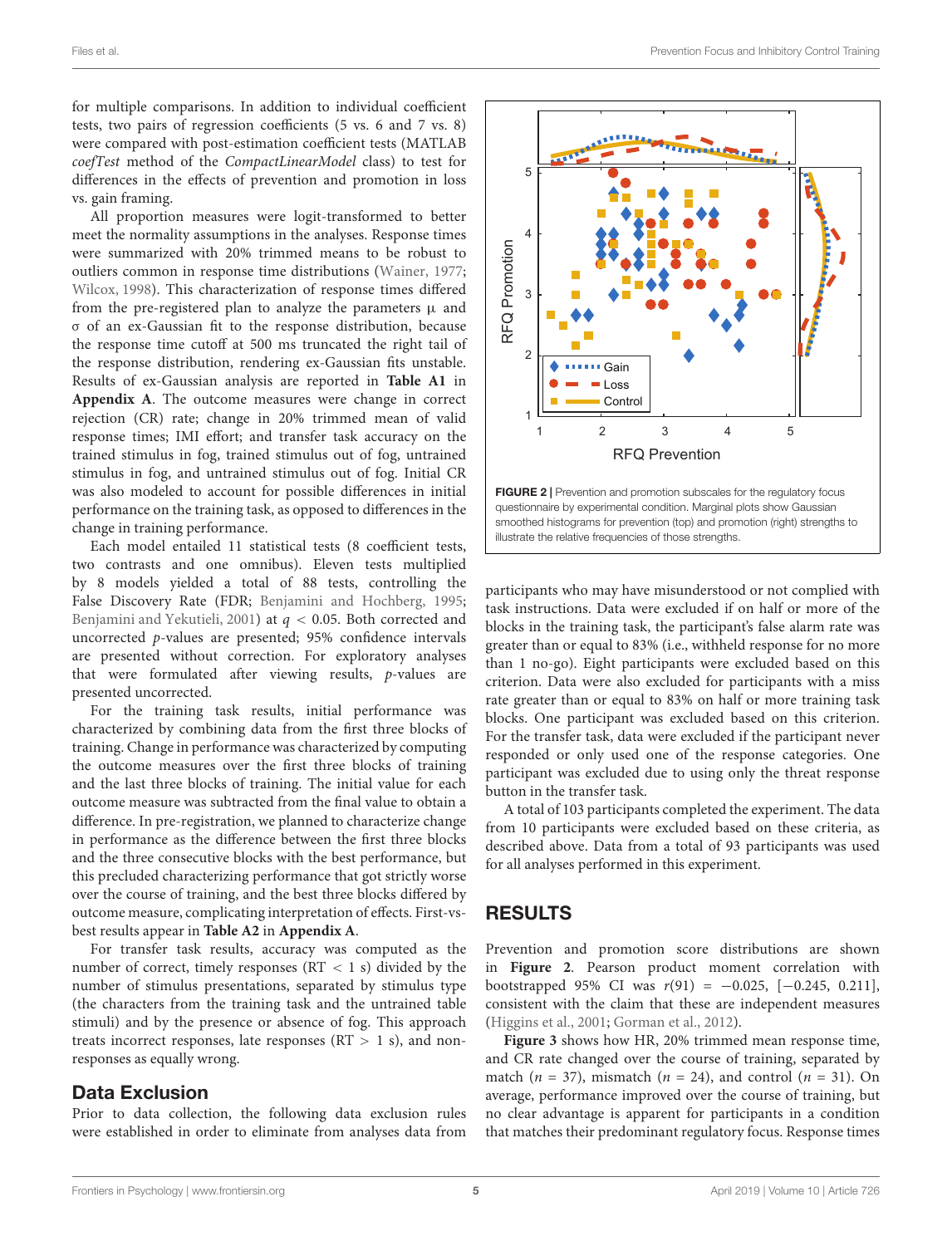

<span id="page-5-0"></span>for participants in a feedback condition that matched their

predominant regulatory focus appear slower in this sample, although the difference was not statistically significant. **[Figure 4](#page-6-0)** shows performance on the transfer task, also

separated by match or mismatch between condition and predominant regulatory focus and control. Again, no clear advantage is apparent due to straightforward match or mismatch.

## Linear Modeling

Linear models were fit for each of 8 outcome measures (initial CR, change in CR, change in 20% trimmed mean response time, IMI effort/importance, and transfer accuracy for trained and untrained stimuli in and out of fog) using prevention and promotion scores from the Higgins RFQ and gain/loss condition as independent variables. Coefficient estimates and corrected and uncorrected p-values for all analyses are provided in **[Tables B1](#page-9-13)**, **[B2](#page-9-13)** in **[Appendix B](#page-9-13)**. With FDR at 0.05, 5 of the 88 tests rejected the null hypothesis ( $p < 0.05$ ).

For the change in log odds CR (**[Figure 5](#page-6-1)**), the regression coefficient for the loss condition ( $\beta_4$  in Eq. 1) was −6.72, 95% CI [-10.58, -2.87],  $t(84) = -3.47$ ,  $p < 0.001$  (uncorrected), 0.024 (FDR correction). This shows that compared to the control condition, the loss condition reduced expected change in the logit of CR by 6.72. However, there was also a statistically significant interaction between the loss condition and the prevention score,  $\beta_6 = 1.41, 95\% \text{ CI} [0.77, 2.06], t(84) = 4.36, p < 0.001, 0.003$ (FDR). This shows that in the loss condition compared to the control condition, the expected change in logit CR (relative to control) increases by 1.41 for each point increase in the 5 point prevention subscale. Taken together, these two results show that individuals with low prevention scores tended to worsen at withholding responses in the loss condition compared to the control condition, but individuals with high prevention scores tended to improve.

The analyses here used the control condition as baseline, which means the effects in the loss condition are not directly compared against those in the gain condition. As an additional exploratory analysis of the effect of prevention score across conditions, we carried out a coefficient contrast test to see whether the effect of prevention score was stronger in the loss condition than the gain condition. The effect of prevention score in the loss condition,  $\beta_6 = 1.41$ , was marginally larger than the same effect in the gain condition,  $\beta_8$  = 0.64,  $F(1,84)$  = 5.06,  $p = 0.027$  (uncorrected).

For change in response time (**[Figure 6](#page-6-2)**), the same coefficients were statistically significantly different from zero and in the same direction as change in log odds CR, showing that responses slowed in addition to becoming more accurate. The regression coefficient for the loss condition was  $\beta_4 = -0.28$ , 95% CI [-0.45,  $-0.10$ ],  $t(84) = -3.17$ ,  $p = 0.002$ , 0.042 (FDR). The regression coefficient for the interaction of prevention score with the loss condition was  $\beta_6 = 0.05$ , 95% CI [0.02, 0.08],  $t(84) = 3.67$ ,  $p < 0.001$ , 0.019 (FDR). As above, an exploratory coefficient contrast test showed that the effect of prevention score in the loss condition,  $\beta_6 = 0.05$ , was marginally larger than that effect in the gain condition,  $\beta_8 = 0.03$ ,  $F(1,84) = 2.85$ ,  $p = 0.097$ .

For initial CR rate (**[Figure 7](#page-7-0)**), there was a statistically significant interaction of prevention score with the loss condition,  $\beta_6 = -0.98, 95\% \text{ CI} [-1.60, -0.36], t(84) = -3.13, p = 0.002,$ 0.042 (FDR). This shows that initial CR rates were reduced in the loss condition compared to control as prevention scores increased, partially offsetting the increased gains in CR rate due to higher prevention score in the loss condition.

An exploratory analysis was run to evaluate whether the negative effect of prevention scores in the loss condition on initial CR rate offset the positive effect of prevention scores in the loss condition on change in CR rate. Although the coefficients,  $β<sub>6</sub> = -0.98$  for the initial CR rate and  $β<sub>6</sub> = 1.41$  for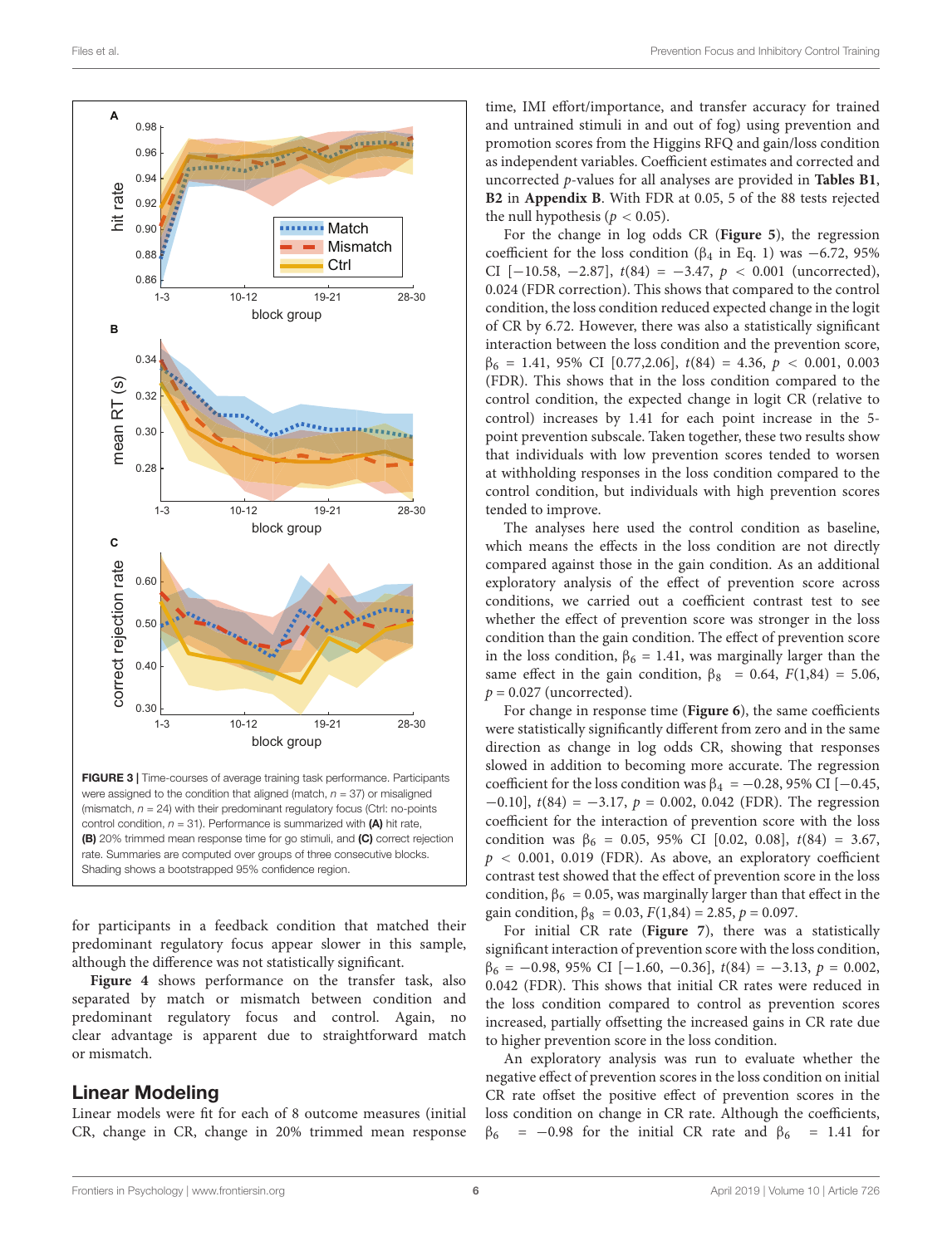

<span id="page-6-0"></span>



<span id="page-6-2"></span>

<span id="page-6-1"></span>the change in CR rate indicate a net gain over the course of training, a more direct test is to simply run the same linear model on final CR rates. Full results of this analysis appear in **[Table B2](#page-9-13)** in **[Appendix B](#page-9-13)**. The interaction of loss condition with prevention score was marginal,  $\beta_6 = 0.44$ , 95% CI [−0.07,0.95],  $t(84) = 1.67$ ,  $p = 0.098$  (uncorrected). A similar exploratory test was run on final RT, and again there was a marginal interaction of loss condition with prevention score,  $\beta_6 = 0.03$ , 95% CI [0.01,0.06],  $t(84) = 2.31$ ,  $p = 0.024$  (uncorrected). This analysis does not control for natural variability in the participants, so might not be

very sensitive, but it does capture the overall uncertainty in final CR rate and RT.

In addition to the effects that were statistically significant after FDR correction, there were seven effects with uncorrected p-values < 0.05. The effects were (see **[Table B1](#page-9-13)** in **[Appendix B](#page-9-13)** for details) a negative effect of prevention score on change in CR rate in the control condition, positive effects of both prevention score and loss framing on initial CR rate, and in the transfer task, positive interactions of prevention score with both gain and loss conditions on accuracy of responding to the trained stimuli both in and out of fog.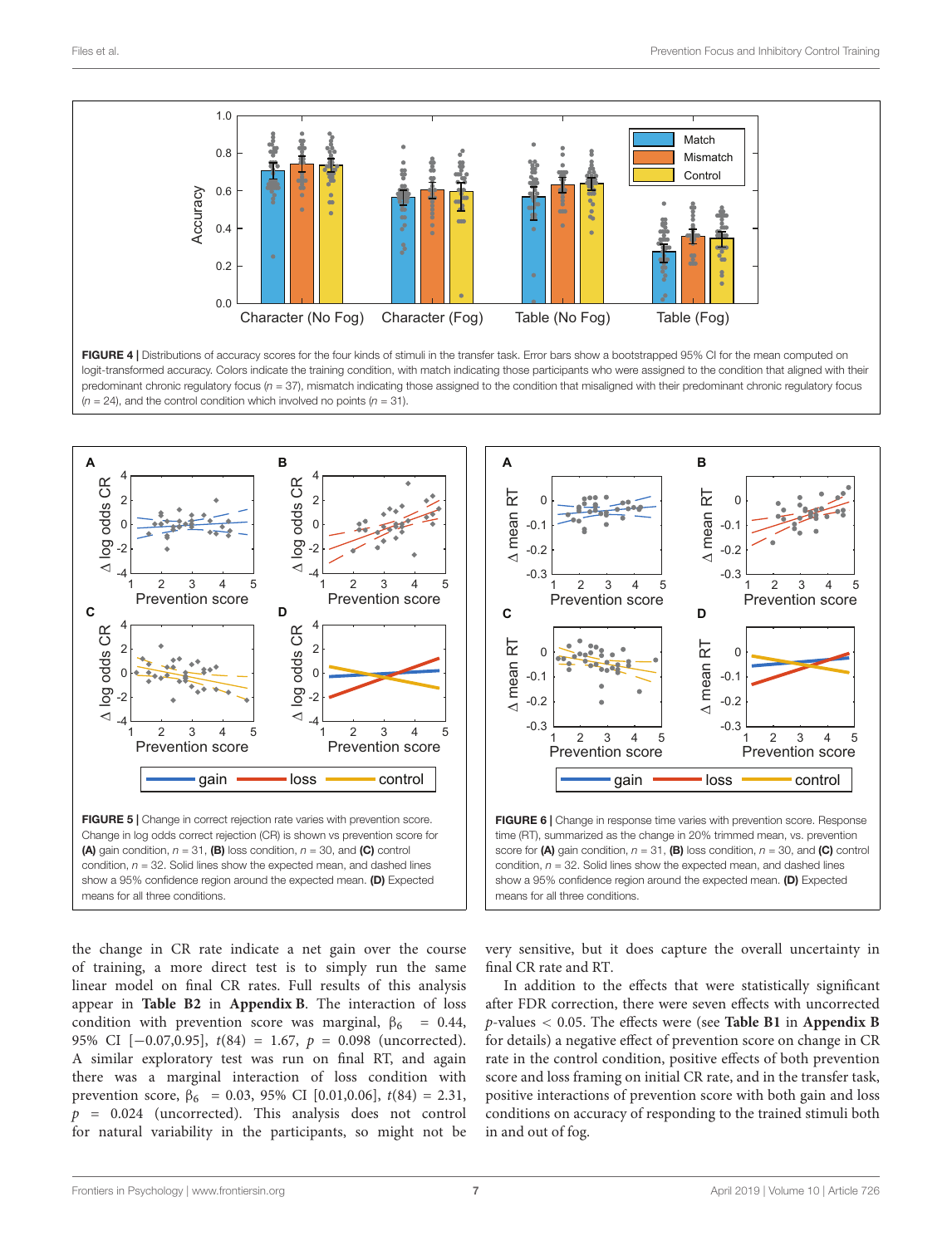

<span id="page-7-0"></span>odds correct rejection (CR) is shown vs. prevention score for (A) gain condition,  $n = 31$ , (B) loss condition,  $n = 30$ , and (C) control condition,  $n = 32$ . Solid lines show the expected mean, and dashed lines show a 95% confidence region around the expected mean. (D) Expected means for all three conditions.

In summary, these analyses showed that in the loss condition, the prevention subscale has a negative effect on initial CR, a positive effect on change in CR, and a positive effect on change in RT. Marginal positive effects of the prevention subscale were found in accuracy for the character stimuli both in and out of fog for trainees in both the gain and loss conditions. No statistically significant effects of the promotion subscale were found.

## **DISCUSSION**

The hypothesis that regulatory fit leads to increased performance resulting from training was partially supported. No effects of promotion strength on performance in the gain condition were found. However, there were reliable effects of the RFQ prevention subscale score on several of the outcome measures in the pointloss feedback condition.

In particular in the loss condition, stronger prevention focus was associated with lower initial CR rates, greater improvement in CR rates with training, and smaller improvement (and even worsening) of RTs with training. Although this represents a speed-accuracy trade-off, the points and instructions emphasized accuracy over speed, so such a trade-off was encouraged by this experiment and tended to lead to higher scores. Past work has shown that people with a stronger prevention focus (either chronic or induced) tend to weight accuracy more heavily when making speed-accuracy trade-offs [\(Förster et al.,](#page-9-4) [2003\)](#page-9-4). In the present study we only found this to be the case in the loss-framed feedback condition, suggesting that the feedback framing played an important role.

In addition to fit effects between regulatory focus and task feedback, regulatory fit theory predicts that the means available to

accomplish a task can also contribute to regulatory fit. Eagernessrelated strategies can lead to regulatory fit for promotion-focused individuals, while vigilance-related strategies can lead to fit for prevention-oriented individuals [\(Spiegel et al.,](#page-10-18) [2004\)](#page-10-18). In our go/no-go task that exercised inhibitory control, vigilance against responding to the no-go stimulus was a crucial element of task performance. This could explain why we saw an interaction of prevention strength and the point loss condition but not of promotion strength with the point gain condition, because both promotion focus and point gain rewards would reinforce the eagerness-based strategy of quickly responding to the go stimulus at the expense of increasing false alarm rate which was a non-optimal strategy in our task.

Although the main hypothesis of the study assumes that gains and losses have equal but opposite effects, studies of decision making have shown that in general, losses and gains are not equivalent. In a review of the decision-making literature, [Yechiam and Hochman](#page-10-30) [\(2013b\)](#page-10-30) develop a model in which losses evoke a stronger attentional response (see also [Taylor,](#page-10-31) [1991\)](#page-10-31). The effects of this attentional response are context-dependent and can include faster learning and less random responding. While this might predict overall better performance in the lossframed condition (e.g., [Yechiam and Hochman,](#page-10-32) [2013a\)](#page-10-32), this was not observed in our study. However, because loss framing might activate individual differences more strongly than gain framing [\(Yechiam and Hochman,](#page-10-30) [2013b\)](#page-10-30), it might be the case that loss framing amplified the effect of regulatory fit, in conjunction with increasing statistical power by reducing within-subject variability [\(Yechiam and Telpaz,](#page-10-33) [2013\)](#page-10-33).

The increase in CR rate associated with the RFQ prevention score was partially counteracted by the relationship between RFQ prevention score and low initial CR rates. The relative sizes of the coefficients and an unplanned direct assessment showed that these partially offsetting effects still resulted in a net improvement in performance over the course of training.

Although learning was evident from performance improvements in the training task, no strong effects were obtained for the transfer task. Marginal positive effects of prevention score were obtained in the accuracy on the trained character stimuli for both loss-framed and gain-framed training (with the former marginally larger than the latter), but not control. These suggest that both point losses and point gains might interact with prevention strength to improve transfer task performance relative to no-points training, although not necessarily to the same extent.

The absence of strong transfer effects might be explained by performance on the two tasks depending on different processes. The training was meant to improve inhibitory control, but performance on the transfer task may involve considerable visual search or response selection in addition to inhibitory control. Our design precludes us from drawing any general conclusions about the effectiveness of go/no-go training for our specific transfer task. The available evidence for the benefits of inhibitory control training in a number of transfer contexts [\(Houben et al.,](#page-10-14) [2011;](#page-10-14) [Houben and Jansen,](#page-10-15) [2011;](#page-10-15) [Biggs et al.,](#page-9-7) [2015\)](#page-9-7) suggests that enhancing go/no-go training effectiveness is likely to also improve real-world performance on some tasks.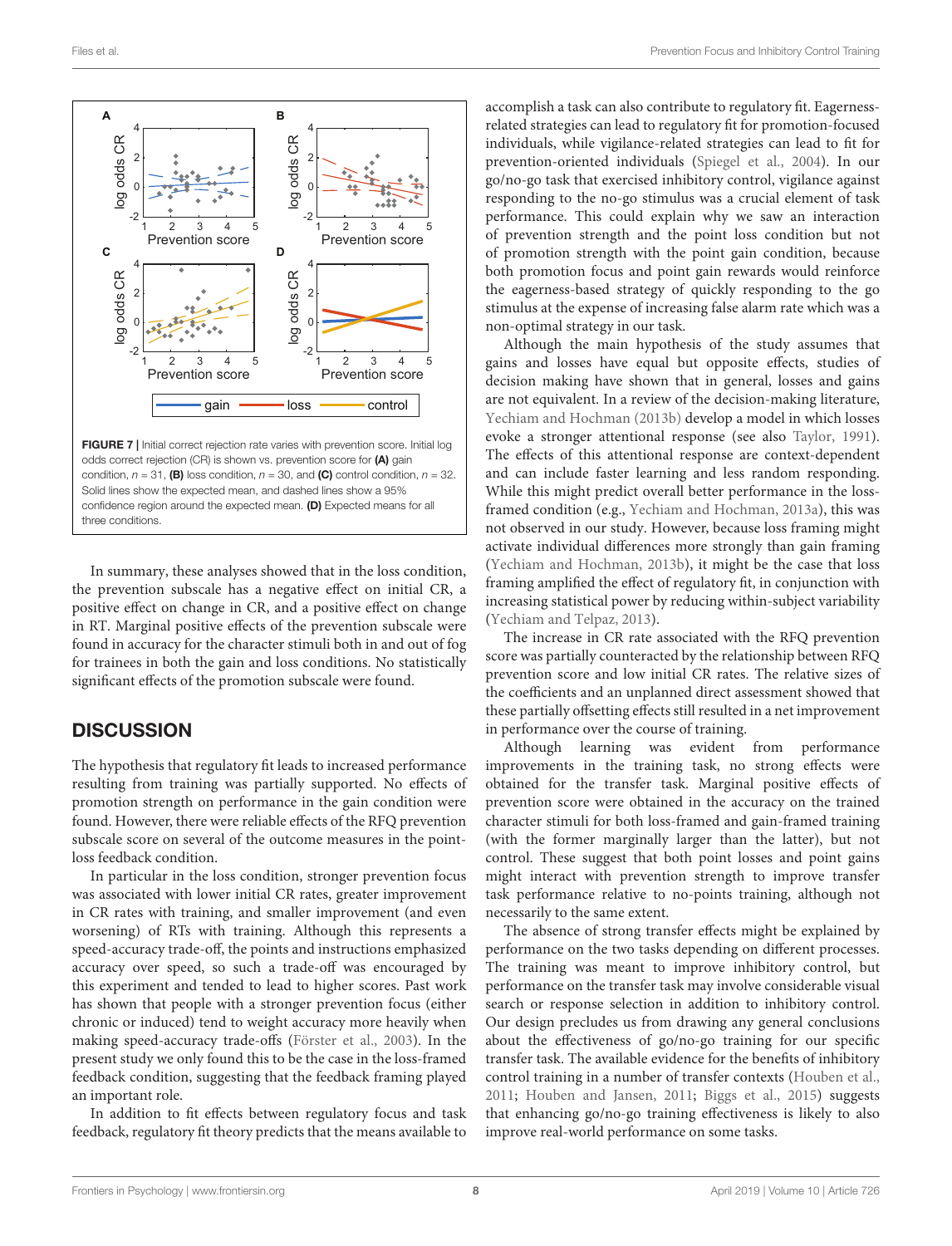There were also no strong effects for the IMI effort measure of motivation. This would be expected if the effects of prevention score on performance were not mediated by motivation, or if this instrument was not sensitive to a relevant change in motivational state. The lack of an effect on motivation in general is consistent with the suggestion that motivation might be an insufficiently specific account for the effects of regulatory fit [\(Cooper et al.,](#page-9-2) [2015\)](#page-9-2). Some other internal state might mediate these effects. For example, increased cognitive flexibility from regulatory fit might have resulted in improved performance in the loss condition [\(Worthy et al.,](#page-10-8) [2007;](#page-10-8) [Grimm et al.,](#page-10-9) [2009;](#page-10-9) [Maddox and Markman,](#page-10-10) [2010\)](#page-10-10). Regardless of the mediating state, regulatory fit partially accounts for the results here.

Although we discuss a number of results in which the null hypothesis was not rejected, we make no claim that those effects are zero. With more powerful analyses or additional data, it might be possible to detect reliable, but probably relatively small, effects of promotion strength in this context, as well as transfer effects and effects on subjective motivation. A larger replication study would also be expected to reduce uncertainty of the effects estimated here.

We discuss how this result might be explained in the following sections by considering regulatory fit among regulatory focus, feedback framing, and task affordances. We also discuss practical applications of these findings to gamified training.

## Complex Regulatory Fit

We measured trait-level regulatory focus, which varies in the population, and experimentally manipulated gain and loss framing in a training task. An additional element of regulatory focus theory is that some tasks afford different kinds of successful strategies. Strategy affordances of tasks contribute to regulatory fit [\(Crowe and Higgins,](#page-9-3) [1997;](#page-9-3) [Förster et al.,](#page-9-18) [1998;](#page-9-18) [Spiegel et al.,](#page-10-18) [2004\)](#page-10-18), such that tasks that afford an eager/approach strategy fit with promotion focus, and tasks that afford a vigilant/avoidance strategy fit with prevention focus. We did not manipulate strategy affordance in our study; all participants did the same underlying task. However, it is worthwhile to consider the strategic affordances of our tasks and our implementation of them.

In principle, success in the training task required a balance of eager and vigilant strategies. Responding quickly to go stimuli involves a positive button press response, which should be facilitated by an eager strategy. Withholding response to the no-go stimuli involves suppressing the prepotent button-press response and is facilitated by a vigilant strategy. In practice, the more frequent feedback associated with the more common go trials might have over-emphasized the eager strategy, so success depended largely on being able to implement a vigilant strategy of delaying responses to increase CR despite this emphasis. Under this reasoning, the three-way regulatory match between the participant's prevention focus, point loss condition, and vigilant strategy afforded by the task was strong enough to overcome the reinforcement of an eager strategy.

The findings of the present study do not align with the simple regulatory fit hypothesis predicting that participants with a stronger promotion focus would perform better with gainbased feedback and participants with a stronger prevention focus would perform better with loss-based feedback. However, when the strategic affordances of the training task are considered, the results support a three-way match between prevention strength, loss-based feedback, and a task that rewards vigilant strategies. The present study provides no evidence for the opposite relationship (i.e., promotion/gain/eager), but future work could examine this possibility by applying the same design to a task that rewarded eager strategic inclinations.

Our use of chronic regulatory focus, rather than induced regulatory focus, has both advantages and disadvantages. Although strength of regulatory focus induction is not generally reported, the assumption is that these inductions produce a strong situational regulatory focus and therefore may have more power to reveal effects of regulatory fit. To our knowledge, the time-courses of induced regulatory focus effects have not been studied, nor have the effects of repeated inductions. Related work has shown that the effects of strategic orientation induction depend on a preceding induction [\(Woolley et al.,](#page-10-34) [2013\)](#page-10-34). For fit effects to be relevant to longer-term training, both topics would need to be investigated to ensure that repeated regulatory focus inductions maintain their effectiveness and have no other effects. Moreover, regulatory focus induction often takes the form of some monetary reward/penalty, and such extrinsic rewards might reduce intrinsic motivation [\(Deci et al.,](#page-9-19) [1999\)](#page-9-19). Leveraging chronic regulatory focus sidesteps those issues, enabling unobtrusive individualized feedback.

Another approach to achieve regulatory fit is to recruit participants with relatively strong chronic regulatory focus (e.g., [Pincus et al.,](#page-10-35) [2018\)](#page-10-35) to better uncover effects of regulatory fit. We did not exclusively select participants with strong regulatory focus here, because the practical interest of the work is in improving training for all trainees. By including the full spectrum of regulatory focus strengths instead of selecting or inducing the extremes, we were able to make inferences and predictions about individuals with regulatory focus strengths across the score range.

## Implications for Gamified Learning

A practical application of this research is in the area of gamification. Gamification is the "process of making activities in non-game contexts more game-like by using game design elements" [\(Sailer et al.,](#page-10-36) [2017,](#page-10-36) p. 372), and it is usually intended to make a non-game task more compelling in order to increase engagement with the task. The point gain and point loss framings in the present study would qualify as gamification under this definition, because point gains and losses are common game design elements.

The present work is part of a growing body of research suggesting that successful gamification should consider the individual traits of the player, since game elements that motivate some participants might demotivate others [\(Hanus and Fox,](#page-10-37) [2015\)](#page-10-37). Previous research examining individual differences in the success of both gamified training and game contexts has shown reliable relationships between trait measures and both subjective enjoyment [\(Codish and Ravid,](#page-9-20) [2014;](#page-9-20) [Koivisto and Hamari,](#page-10-38) [2014\)](#page-10-38) and objective performance (e.g., [Nagle et al.,](#page-10-39) [2016\)](#page-10-39).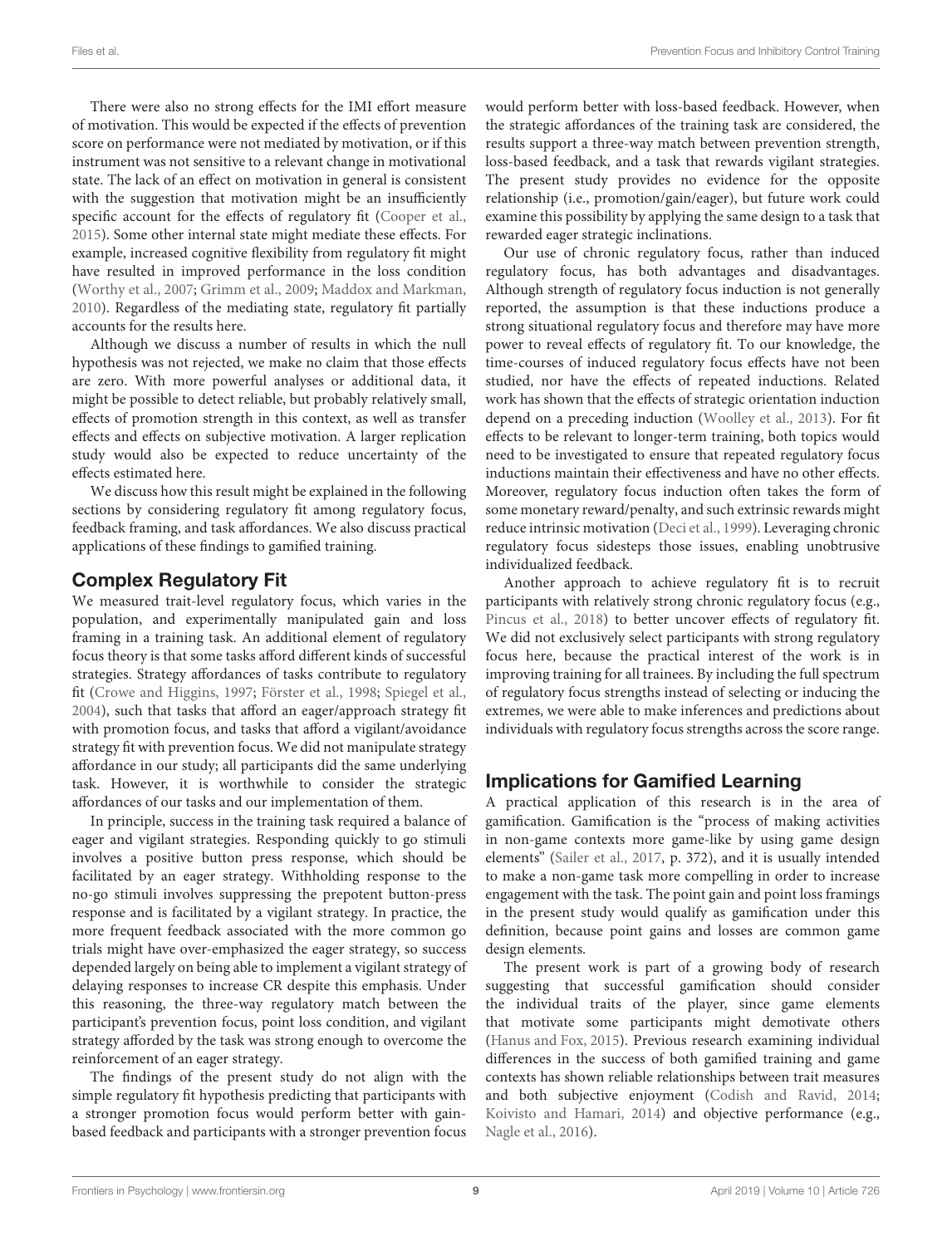Consistent with other work showing that gamification is not, in general, effective [\(Sailer et al.,](#page-10-36) [2017\)](#page-10-36), the present study suggests that a match in the superficial feedback elements with the trainee's regulatory focus might not be sufficient to achieve positive outcomes from gamification. Insofar as regulatory fit theory is applicable to successful gamification, the strategic affordances of the trained task should also be taken into account when designing computer-based training. In a task with similar strategic affordances as the go/no-go training task, our findings support some specific recommendations. Based on our findings, e.g., those depicted in **[Figure 5](#page-6-1)**, if improvement in avoiding errors of commission over the course of training is of primary concern, then trainees with very low prevention focus should be assigned to control training, trainees with high prevention focus should be assigned to loss-framed training, and trainees with intermediate prevention focus should be assigned to gain-framed training.

Without taking into account trainee traits and task structure, adding game elements to training tasks might help some trainees, but doing so could hinder others. As a practical matter, until the relationships between individual differences and the effects of gamified training can be further elucidated, gamification should be added to training with caution.

## **CONCLUSION**

In summary, we found evidence for an effect of the prevention subscale of the RFQ on performance changes in a go/no-go inhibitory control training task. These results support a threeway regulatory fit among prevention focus, loss-based feedback,

## **REFERENCES**

- <span id="page-9-10"></span>Benikos, N., Johnstone, S. J., and Roodenrys, S. J. (2013). Short-term training in the Go/Nogo task: behavioural and neural changes depend on task demands. Int. J. Psychophysiol. 87, 301–312. [doi: 10.1016/j.ijpsycho.2012.12.001](https://doi.org/10.1016/j.ijpsycho.2012.12.001)
- <span id="page-9-16"></span>Benjamini, Y., and Hochberg, Y. (1995). Controlling the false discovery rate: a practical and powerful approach to multiple testing. J. R. Stat. Soc. Ser. B Methodol. 57, 289–300. [doi: 10.1111/j.2517-6161.1995.tb02031.x](https://doi.org/10.1111/j.2517-6161.1995.tb02031.x)
- <span id="page-9-17"></span>Benjamini, Y., and Yekutieli, D. (2001). The control of the false discovery rate in multiple testing under dependency. Ann. Stat. 29, 1165–1188. [doi: 10.1186/](https://doi.org/10.1186/1471-2105-9-114) [1471-2105-9-114](https://doi.org/10.1186/1471-2105-9-114)
- <span id="page-9-7"></span>Biggs, A. T., Cain, M. S., and Mitroff, S. R. (2015). Cognitive training can reduce civilian casualties in a simulated shooting environment. Psychol. Sci. 26, 1164– 1176. [doi: 10.1177/0956797615579274](https://doi.org/10.1177/0956797615579274)
- <span id="page-9-9"></span>Boucher, L., Palmeri, T. J., Logan, G. D., and Schall, J. D. (2007). Inhibitory control in mind and brain: an interactive race model of countermanding saccades. Psychol. Rev. 114, 376–397. [doi: 10.1037/0033-295X.114.](https://doi.org/10.1037/0033-295X.114.2.376) [2.376](https://doi.org/10.1037/0033-295X.114.2.376)
- <span id="page-9-15"></span>Brainard, D. H. (1997). The psychophysics toolbox. Spat. Vis. 10, 433–436. [doi: 10.1163/156856897X00357](https://doi.org/10.1163/156856897X00357)
- <span id="page-9-0"></span>Cesario, J., Grant, H., and Higgins, E. T. (2004). Regulatory fit and persuasion: transfer from "feeling right." J. Pers. Soc. Psychol. 86, 388–404. [doi: 10.1037/](https://doi.org/10.1037/0022-3514.86.3.388) [0022-3514.86.3.388](https://doi.org/10.1037/0022-3514.86.3.388)
- <span id="page-9-1"></span>Cesario, J., Higgins, E. T., and Scholer, A. A. (2008). Regulatory fit and persuasion: basic principles and remaining questions. Soc. Personal. Psychol. Compass 2, 444–463. [doi: 10.1111/j.1751-9004.2007.00055.x](https://doi.org/10.1111/j.1751-9004.2007.00055.x)
- <span id="page-9-20"></span>Codish, D., and Ravid, G. (2014). Personality Based Gamification: How Different Personalities Perceive Gamification. Available at: [https://aisel.aisnet.](https://aisel.aisnet.org/ecis2014/proceedings/track12/10) [org/ecis2014/proceedings/track12/10](https://aisel.aisnet.org/ecis2014/proceedings/track12/10) (accessed June 29, 2016).

and a task that rewarded vigilant strategies. This work contributes to a body of knowledge supporting future efforts to individually optimize feedback to maximize the effectiveness of training.

## AUTHOR CONTRIBUTIONS

BF, KP, AP, and PK developed the study concept. BF and AO collected the data. BF performed the data analysis and drafted the manuscript. All authors contributed to the study design, provided critical revisions, and approved the final version of the manuscript for submission.

# FUNDING

This work was supported by the United States Army Research Laboratory's Human Sciences Campaign. The views and conclusions contained in this document are those of the authors and should not be interpreted as representing the official policies, either expressed or implied, of the Army Research Laboratory or United States Government. The United States Government is authorized to reproduce and distribute reprints for Government purposes notwithstanding any copyright notation herein.

## <span id="page-9-13"></span>SUPPLEMENTARY MATERIAL

The Supplementary Material for this article can be found online at: [https://www.frontiersin.org/articles/10.3389/fpsyg.](https://www.frontiersin.org/articles/10.3389/fpsyg.2019.00726/full#supplementary-material) [2019.00726/full#supplementary-material](https://www.frontiersin.org/articles/10.3389/fpsyg.2019.00726/full#supplementary-material)

- <span id="page-9-14"></span>Cohen, J. (1983). The cost of dichotomization. Appl. Psychol. Meas. 7, 249–253. [doi: 10.1177/014662168300700301](https://doi.org/10.1177/014662168300700301)
- <span id="page-9-2"></span>Cooper, J. A., Worthy, D. A., and Maddox, W. T. (2015). Chronic motivational state interacts with task reward structure in dynamic decision-making. Cogn. Psychol. 83, 40–53. [doi: 10.1016/j.cogpsych.2015.09.001](https://doi.org/10.1016/j.cogpsych.2015.09.001)
- <span id="page-9-3"></span>Crowe, E., and Higgins, E. T. (1997). Regulatory focus and strategic inclinations: promotion and prevention in decision-making. Organ. Behav. Hum. Decis. Process. 69, 117–132. [doi: 10.1177/0146167214566188](https://doi.org/10.1177/0146167214566188)
- <span id="page-9-19"></span>Deci, E. L., Koestner, R., and Ryan, R. M. (1999). A meta-analytic review of experiments examining the effects of extrinsic rewards on intrinsic motivation. Psychol. Bull. 125, 627–628. [doi: 10.1037/0033-2909.125.6.627](https://doi.org/10.1037/0033-2909.125.6.627)
- <span id="page-9-8"></span>Donders, F. C. (1869). On the speed of mental processes. Acta Psychol. 30, 412–431. [doi: 10.1016/0001-6918\(69\)90065-1](https://doi.org/10.1016/0001-6918(69)90065-1)
- <span id="page-9-11"></span>Files, B. T., Khooshabeh, P., Passaro, A. D., Pollard, K. A., and Oiknine, A. (2017). Experiment 1: behavior. Open Sci. Framew. [doi: 10.17605/OSF.IO/RA3D4](https://doi.org/10.17605/OSF.IO/RA3D4)
- <span id="page-9-12"></span>Files, B. T., Passaro, A. D., Pollard, K. A., Oiknine, A., and Khooshabeh, P. (2018). Prevention focus and inhibitory control training: data and code. Open Sci. Framew. [doi: 10.17605/OSF.IO/DK75U](https://doi.org/10.17605/OSF.IO/DK75U)
- <span id="page-9-4"></span>Förster, J., Higgins, E. T., and Bianco, A. T. (2003). Speed-accuracy decisions in task performance: built-in trade-off or separate strategic concerns? Organ. Behav. Hum. Decis. Process. 90, 148–164. [doi: 10.1016/S0749-5978\(02\)00509-5](https://doi.org/10.1016/S0749-5978(02)00509-5)
- <span id="page-9-18"></span>Förster, J., Higgins, E. T., and Idson, L. C. (1998). Approach and avoidance strength during goal attainment: regulatory focus and the" goal looms larger" effect. J. Pers. Soc. Psychol. 75, 1115–1131. [doi: 10.1037/0022-3514.75.5.1115](https://doi.org/10.1037/0022-3514.75.5.1115)
- <span id="page-9-6"></span>Freitas, A. L., and Higgins, E. T. (2002). Enjoying goal-directed action: the role of regulatory fit. Psychol. Sci. 13, 1–6. [doi: 10.1111/1467-9280.00401](https://doi.org/10.1111/1467-9280.00401)
- <span id="page-9-5"></span>Glass, B. D., Maddox, W. T., and Markman, A. B. (2011). Regulatory fit effects on stimulus identification. Atten. Percept. Psychophys. 73, 927–937. [doi: 10.3758/](https://doi.org/10.3758/s13414-010-0068-4) [s13414-010-0068-4](https://doi.org/10.3758/s13414-010-0068-4)